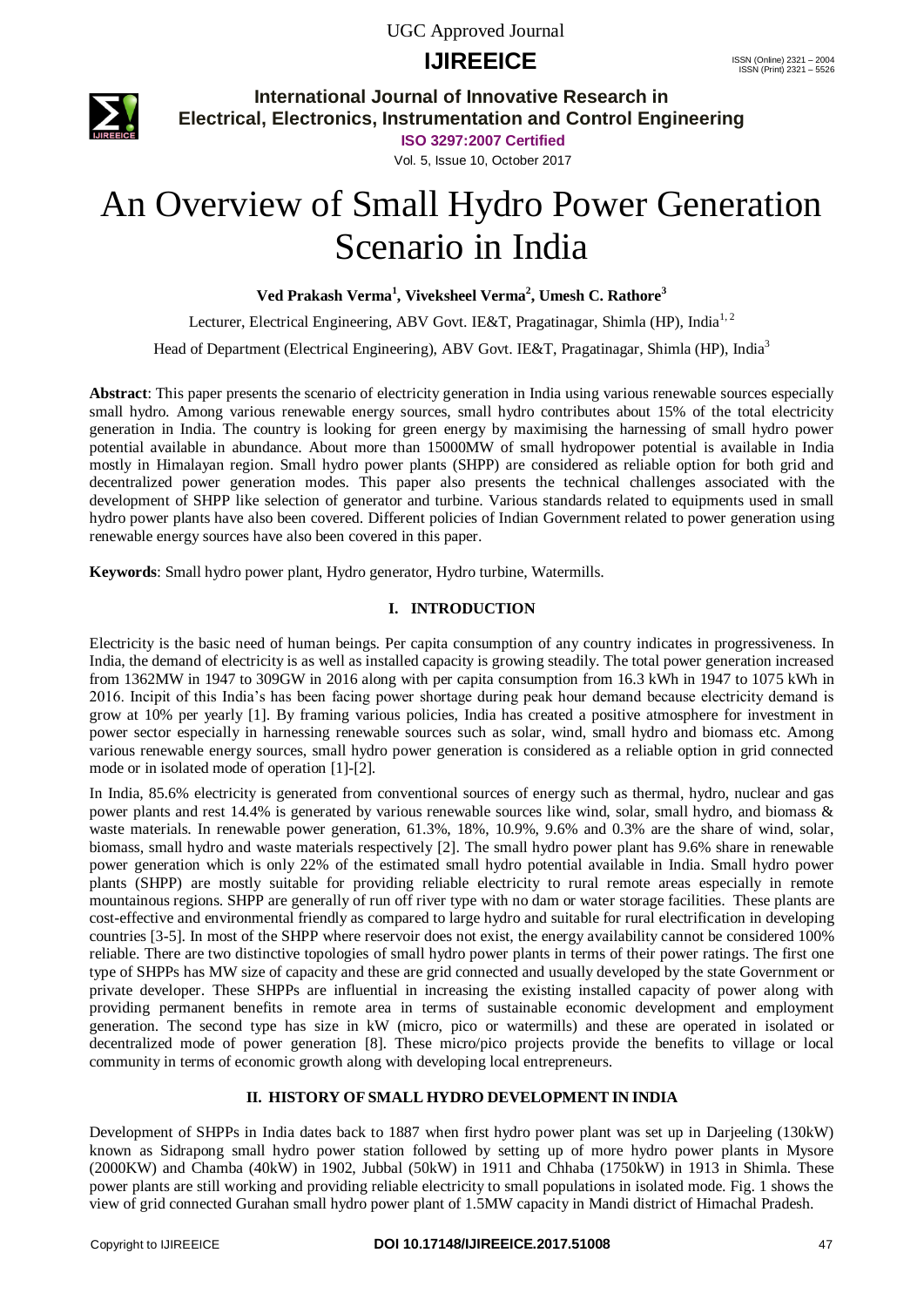# **IJIREEICE** ISSN (Online)  $2321 - 2004$ <br>
ISSN (Print)  $2321 - 5526$



### **International Journal of Innovative Research in Electrical, Electronics, Instrumentation and Control Engineering**

**ISO 3297:2007 Certified**

Vol. 5, Issue 10, October 2017



Fig.1. 1.5MW Gurahan Small Power Plant (HIMURJA) in Himachal Pradesh

### **III. SMALL HYDRO POWER PLANTS**

In hydro power plant (HPP), the kinetic energy of water is converted into mechanical energy with help of water turbine and water turbine is further coupled with common shaft to hydro generator for electricity generation. The electrical power generation from hydro power plant is calculated as [4]:

 $P = Y \cdot Q \cdot H \cdot n_{\text{t}} n_{\text{t}}$  (1)

| Where          |                                                                                                                                     |
|----------------|-------------------------------------------------------------------------------------------------------------------------------------|
| P              | Power (Watts)                                                                                                                       |
| Y              | Specific weight of water $(9810N/m3)$                                                                                               |
| O              | Water discharge $(m^3/\text{sec.})$                                                                                                 |
| H              | Water fall height (m)                                                                                                               |
| η <sub>T</sub> | Efficiency of hydro turbine (%)                                                                                                     |
| $\eta_{\rm G}$ | Efficiency of hydro generator (%)                                                                                                   |
| $\mathbf{m}$   | $\mathbf{1}$ and $\mathbf{1}$ and $\mathbf{1}$ and $\mathbf{1}$ and $\mathbf{1}$ and $\mathbf{1}$ and $\mathbf{1}$ and $\mathbf{1}$ |

The SHPP without dam are less reliable to supply the power as compare to large scale hydro power plant. The small hydro power plants are classified according to the rating. Different countries have different norms in categorizing small hydro opower plants worldwide [6]. The different countries are following different norms keeping the upper output power limit ranging from 5MW-50MW. The list of capacity of small hydro power plants defined by different countries is shown in Table I.

| Country     | <b>Capacity of Plant</b> |
|-------------|--------------------------|
| USA         | $\leq$ 5MW               |
| UK          | $\leq$ 5MW               |
| Sweden      | $\leq$ 15MW              |
| Colombia    | $\leq$ 20MW              |
| Australia   | $\leq$ 20MW              |
| Canada      | $\leq$ 20MW              |
| India       | $\leq$ 25MW              |
| China       | $\leq$ 25MW              |
| Phillipines | $\leq 50MW$              |
| New Zealand | $\leq 50MW$              |

#### TABLE I DEFINITION OF SHPP IN DIFFERENT COUNTRIES

In India, hydro power plant (HPP) up to 25MW capacities are consider under small hydro power plant (SHPP). Pico, micro and mini hydro power plants come under the category of small hydro power plants.

| TABLE II CLASSIFICATION OF SHPP ON THE BASIS OF POWER CAPACITY |  |  |
|----------------------------------------------------------------|--|--|
|                                                                |  |  |

| <b>Types of SHPP</b> | <b>Power Capacity (kW)</b> | <b>Applications</b>                                              |  |
|----------------------|----------------------------|------------------------------------------------------------------|--|
| Small Hydro          | 2001-25000kW               | Feeding the electricity to nearby regional grid                  |  |
| Mini Hydro           | 101-2000kW                 | Suitable for electricity generation in isolated operation,       |  |
|                      |                            | stand-alone operation, often feeding the local grid, small       |  |
|                      |                            | factory and isolated communities                                 |  |
|                      |                            | Feeding the electricity for rural electrification in remote area |  |
| Micro Hydro          | 10-100kW                   | which are away from the grid, small isolated communities         |  |
| Pico Hydro           | up to 10kW                 | Feeding the electricity for few houses which are away from       |  |
|                      |                            | the grid.                                                        |  |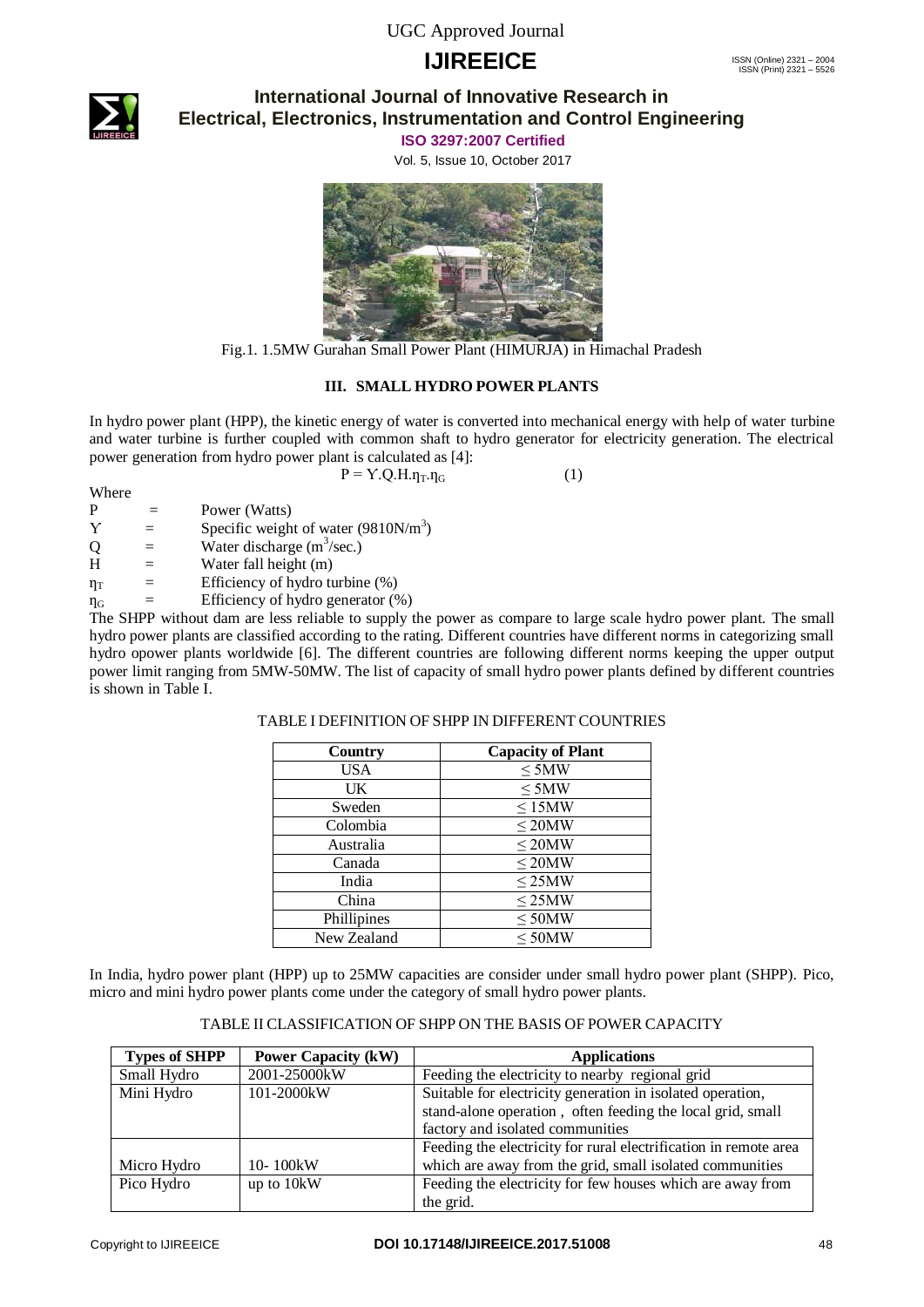# **IJIREEICE** ISSN (Online)  $2321 - 2004$ <br>
ISSN (Print)  $2321 - 5526$



### **International Journal of Innovative Research in Electrical, Electronics, Instrumentation and Control Engineering**

**ISO 3297:2007 Certified**

Vol. 5, Issue 10, October 2017

Most of the SHPP in India are located in the Himalayan states having vast hydro potential in the forms of small water streams along with the large rivers. The brief classification of SHPP and their applications in India are given in Table II.

Further, SHPP are classified on the basis of availability of water head such as high head, medium head, low head and ultra low head hydro power plant. The brief classification of SHPP on basis of head in India is given in Table III.

### TABLE III CLASSIFICATION OF SHPP ON THE BASIS OF AVAILABLE HEAD

| <b>Type of SHPP</b> | Available Head (m) |
|---------------------|--------------------|
| High head           | >50                |
| Medium head         | $10-50$            |
| Low head            | $3-10$             |
| Ultra low head      |                    |

### *A.* Small Hydro Power Potential in India

The estimated potential of SHPP in India is of about 20,000MW. The identified potential of SHPP is 19,749MW at 6454 sites, out of which 4320 has been harnessed at 1075 sites (as on 31.01.2017). The bulk potential of small hydro is in the states of Karnataka, Himachal Pradesh, Uttrakhand, Jammu & Kashmir, Arunachal Pradesh and Chattisgarh [1]- [5].

#### TABLE IV STATE WISE POTENTIAL & INSTALLED CAPACITY OF SHPP AS ON 31-12-2016

| <b>State</b>            | <b>Potential</b> |               | <b>Project Installed</b> |                    | <b>Project Under</b> |                   |
|-------------------------|------------------|---------------|--------------------------|--------------------|----------------------|-------------------|
|                         |                  |               |                          |                    | Implementation       |                   |
|                         | Nos.             | Capacity (MW) | Nos.                     | Capacity (MW)      | No.                  | Capacity (MW)     |
| Karnataka               | 834              | 4141.12       | 166                      | 1220.73            | 13                   | 70.75             |
| <b>Himachal Pradesh</b> | $\overline{531}$ | 2397.91       | 180                      | 796.81             | 21                   | 33.5              |
| Uttarakhand             | 448              | 1707.87       | 101                      | 209.32             | 44                   | 139.54            |
| J&K                     | 245              | 1430.67       | 40                       | 158.03             | 32                   | 35.3              |
| Arunachal Pradesh       | 677              | 1341.38       | 152                      | 104.605            | 13                   | 10.45             |
| Chattisgarh             | $\overline{200}$ | 1107.15       | $\overline{10}$          | 76                 | $\overline{04}$      | 91.25             |
| A P & Telengana         | $\overline{367}$ | 978.4         | $\overline{71}$          | 232.98             | 14                   | 40.94             |
| Madhya Pradesh          | 299              | 820.44        | $\overline{11}$          | 86.16              | 03                   | $\overline{4.9}$  |
| Maharashtra             | 274              | 794.33        | 64                       | 346.175            | 05                   | 30.35             |
| Kerala                  | $\overline{245}$ | 704.1         | 31                       | $\overline{205.2}$ | $\overline{12}$      | 72.75             |
| <b>Tamil Nadu</b>       | 197              | 659.51        | 21                       | 123.05             | $\overline{0}$       | $\boldsymbol{0}$  |
| <b>Uttar Pradesh</b>    | $\overline{251}$ | 460.75        | $\overline{09}$          | 25.1               | $\overline{1}$       | 1.5               |
| Punjab                  | 259              | 441.38        | 54                       | 170.9              | $\overline{4}$       | 4.75              |
| <b>West Bengal</b>      | $\overline{203}$ | 396.11        | $\overline{24}$          | 95.5               | $\overline{17}$      | 84.25             |
| Orissa                  | 222              | 295.47        | 10                       | 64.626             | 04                   | 3.6               |
| Sikkim                  | $\overline{88}$  | 266.64        | $\overline{17}$          | 52.11              | 01                   | $\overline{1.5}$  |
| Assam                   | $\overline{119}$ | 238.69        | 06                       | 34.11              | 03                   | $\overline{12}$   |
| Meghalaya               | 97               | 230.05        | 04                       | 31.03              | 03                   | $\overline{24.2}$ |
| Bihar                   | $\overline{93}$  | 223.05        | 29                       | 70.7               | $\overline{13}$      | 26.9              |
| Jharkhand               | 103              | 208.95        | 06                       | 4.05               | 08                   | 34.85             |
| Gujarat                 | $\overline{292}$ | 201.97        | 06                       | 16.6               | $\overline{09}$      | 57                |
| Nagaland                | $\overline{99}$  | 196.98        | $\overline{12}$          | $30.\overline{67}$ | 02                   | 2.2               |
| Mizoram                 | $\overline{72}$  | 168.9         | $\overline{19}$          | 41.47              | 02                   | $\overline{04}$   |
| Haryana                 | $\overline{33}$  | 110.05        | 09                       | 73.5               | 00                   | $00\,$            |
| Manipur                 | $\overline{114}$ | 109.13        | $\overline{08}$          | $\overline{5.45}$  | 03                   | 2.75              |
| Rajasthan               | 66               | 57.17         | 10                       | 23.85              | $\overline{00}$      | 00                |
| Tripura                 | $\overline{13}$  | 46.86         | 03                       | 16.01              | 00                   | $\overline{00}$   |
| <b>A&amp;N</b> Islands  | 7                | 7.91          | 01                       | $\overline{5.25}$  | 00                   | $00\,$            |
| Goa                     | 6                | 6.5           | 01                       | 0.05               | 00                   | 00                |
| <b>Total</b>            | 6454             | 19749.44      | 1075                     | 4320.036           | 231                  | 789.23            |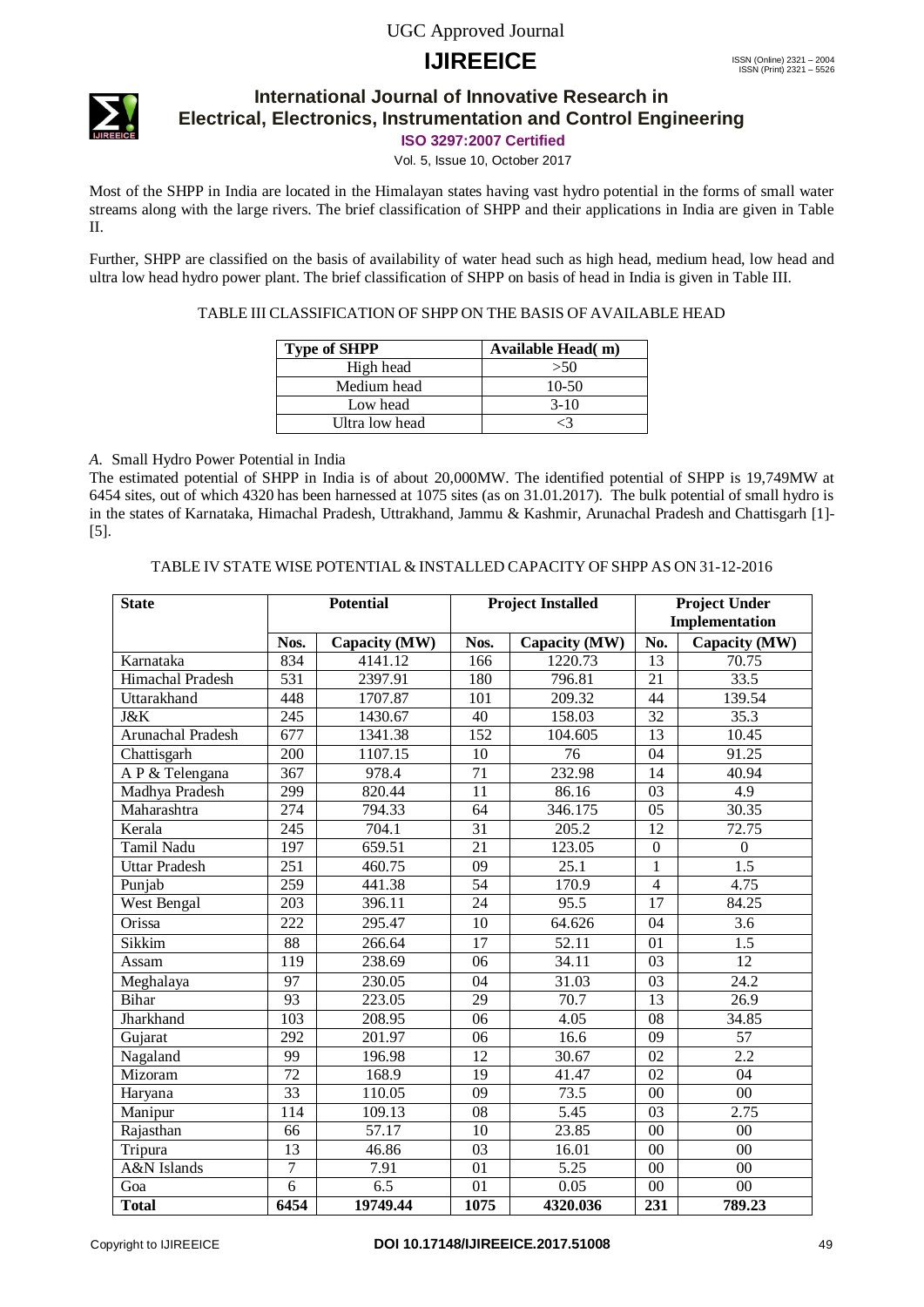# **IJIREEICE** ISSN (Online)  $2321 - 2004$ <br>
ISSN (Print)  $2321 - 5526$



### **International Journal of Innovative Research in Electrical, Electronics, Instrumentation and Control Engineering**

**ISO 3297:2007 Certified**

Vol. 5, Issue 10, October 2017

Small hydro power plants play the crucial role in meeting power requirements of the people living in remote mountainous regions where providing electricity through conventional grid is difficult. In India, the present scenario of small hydro potential, installed capacity and the project under implementation is given in Table IV.

There is significant potential for the development and up-gradation of watermills and micro/pico HPP (upto100kW) in India. There are large numbers of watermills in hilly areas. These traditional watermills are operating at very low efficiency around 15-20%. At present, total installed capacity of SHPP in India is around5000 MW which is around 22% of the total available capacity. Work on around 1000 MW capacity of small hydro power projects is underway which amounts to 4% of the total capacity and rest 74% small hydro potential is unutilized till date. So, favourable policies and technologies are required to converts vast small hydro potential into useful electricity. The Fig. 2 shows the current status of development of SHPP in India.



### A. Growth of Small Hydro Power Development in India

In India, there is rapid growth in power generation through SHPP. In year 2010 additional 395MW highest SHPP power was installed in last ten years The Fig.3 shows the year-wise and cumulative installed growth of SHPP power generation in India.



Fig. 3. Year-wise and Cumulative Installed Capacity of SHPP in India

A number of mini/micro HPPs are set up in remote and isolated areas many in Himalayan region. These projects are developed and maintained with local community participation along with the support from various state agencies

### **IV. TECHNICAL CHALLENGES ASSOCIATED WITH SMALL HYDRO POWER PLANTS**

The main technical challenges associated with SHPP power generation are selection of small hydro turbine (SHT), hydro generator (HG) i.e. synchronous generator (SG) or induction generator (IG), grid connectivity, quality and reliability of SHPP to deliver the electricity to consumer at economical rates.

#### A. Selection of Small Hydro Turbine

Small hydro turbine (SHT) is selected on the basis of techno-economic considerations of generating equipment, powerhouse cost and relative advantages of power generation of SHPP. The SHT manufactures have developed

#### Copyright to IJIREEICE **DOI 10.17148/IJIREEICE.2017.51008** 50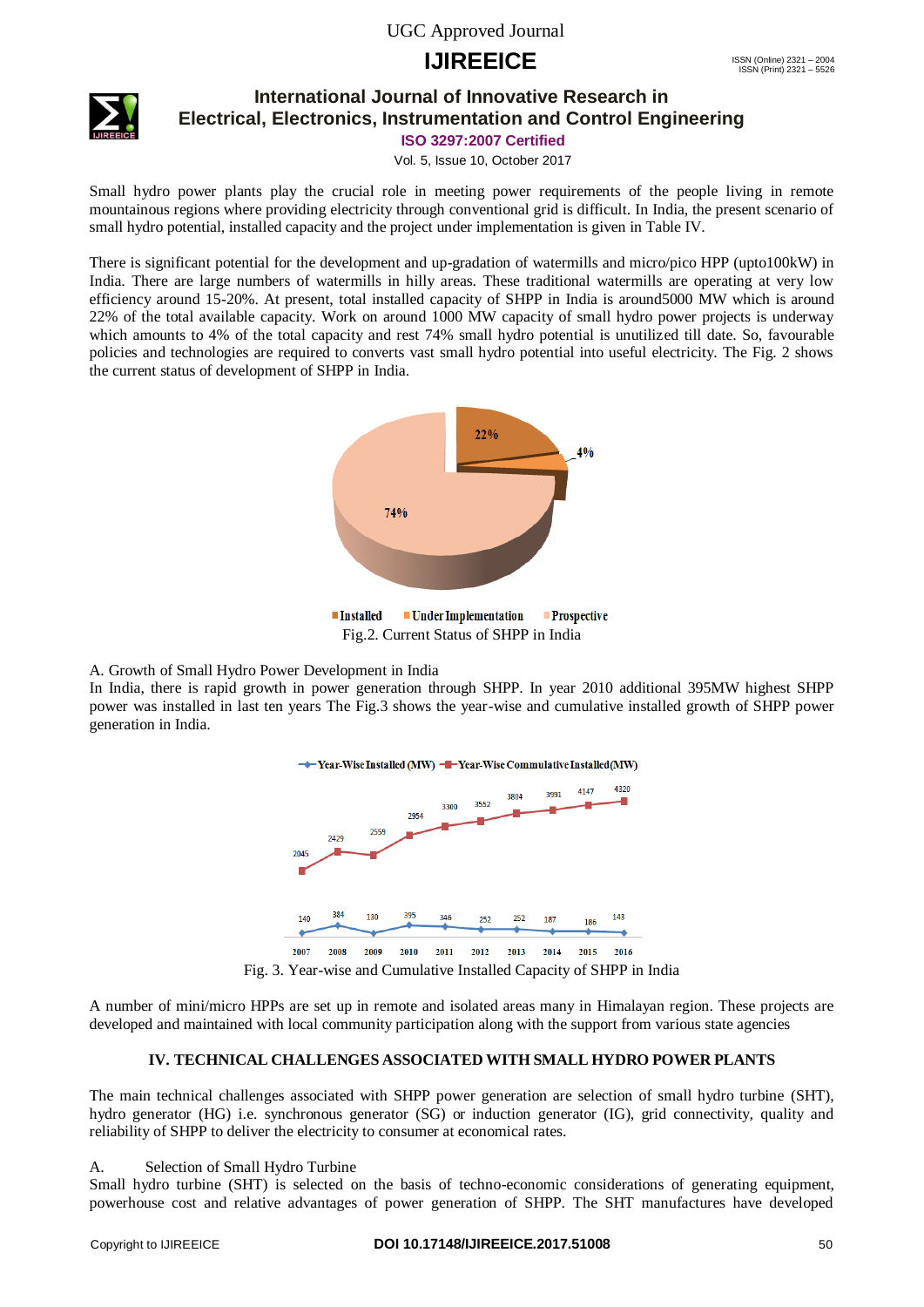# **IJIREEICE** ISSN (Online)  $2321 - 2004$ <br>
ISSN (Print)  $2321 - 5526$



### **International Journal of Innovative Research in Electrical, Electronics, Instrumentation and Control Engineering**

**ISO 3297:2007 Certified**

Vol. 5, Issue 10, October 2017

standard turbine designs, which may be effectively employed in SHPP. Factors like head, discharge variations, load variations, efficiency, turbine setting, pressure rise& speed regulations considerations and maintenance considerations determine the type of turbine [10]-[16].

On the basis of available head, the SHPP are of three type; high head (>50m), medium head (10-50m) and low head (<10m). Another classification is based on the type of control used in turbines. These are uncontrolled hydro turbines as used in constant power input hydro turbine or controlled hydro turbines. In case of uncontrolled hydro turbine, the input power to the turbine is fixed due to constant water discharge and head.

The brief classification of small hydro turbine on basis of head and specific speed is given in Table V.

| <b>Turbine Type</b> | <b>Turbine Name</b> | Head(m)    | <b>Specific Speed (RPM)</b> |
|---------------------|---------------------|------------|-----------------------------|
|                     | Pelton              | 50-1770    | 8.5-47                      |
| Impulse             | Turgo               | 50-250     | $30 - 85$                   |
|                     | Multi-Jet-Pelton    | $40 - 450$ | $15-40$                     |
|                     | Cross flow          | $3 - 250$  | 20-200                      |
|                     | Francis             | 10-300     | 85-188                      |
| Reaction            | Propeller           | $2 - 40$   | 15-200                      |
|                     | Kaplan              | $2 - 40$   | 12-400                      |

|  | TABLE V CLASSIFICATION OF SMALL HYDRO TURBINES |  |
|--|------------------------------------------------|--|
|  |                                                |  |

### B. Selection of Hydro Generator

Small/mini hydro power plant (HPP) uses the synchronous generator (SG) for electrical power generation which is coupled with small hydro turbine. The power is transmitted nearby substation by changing the level of voltage of grid. The schematic representation of Small/Mini hydro power plant with grid-connected scheme is shown in Fig.4



Fig.4. Schematic Diagram of Grid- Connected Small/Mini HPP

Another option in hydro power plants especially the micro/pico hydro power plant (HPP) is of induction generator (IG) for power generation [10]-[12]. Induction generators are preferred where there is a constant input power available with fixed head and uncontrolled hydro turbine with fixed water discharge. The frequency of induction generator is function of consumer load. This type of scheme is also known as isolated SHPP scheme which requires intelligent controller to control voltage and frequency of IG. The schematic representation of isolated Micro/Pico hydro power plant is shown in Fig.5.



Fig.5. Schematic Diagram of Isolated Micro/Pico HPP with Load-frequency Control

This type of scheme is generally used for electrification of remote rural area. For isolated operation of SHPP load forecast is necessary.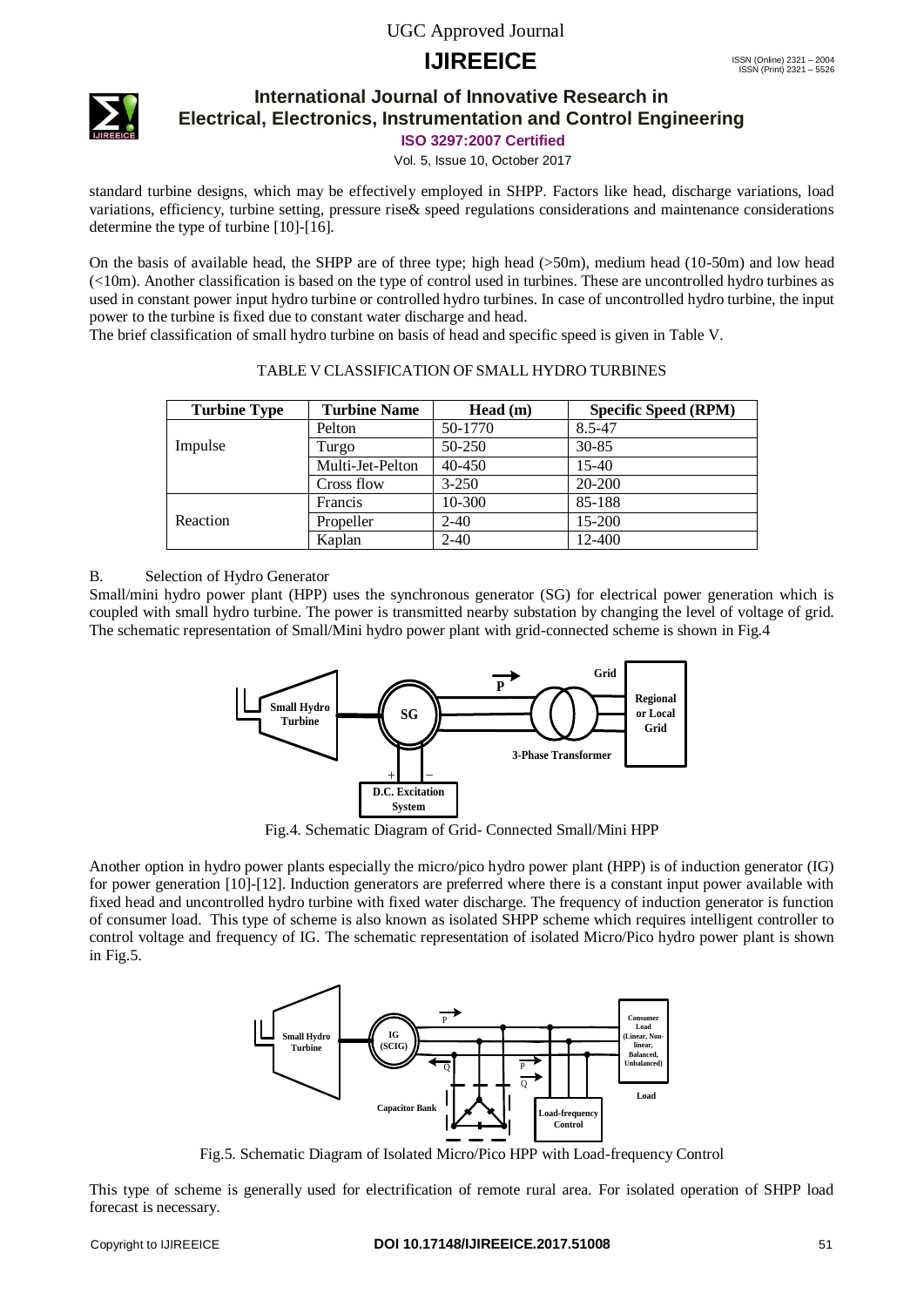# **IJIREEICE** ISSN (Online)  $2321 - 2004$ <br>
ISSN (Print)  $2321 - 5526$



### **International Journal of Innovative Research in Electrical, Electronics, Instrumentation and Control Engineering**

**ISO 3297:2007 Certified**

Vol. 5, Issue 10, October 2017

### C. Standard of Various Equipments for SHPP

In order to ensure SHPP quality and performance, the MNRE has been insisting to adhere to IEC/International standards for equipments and civil works. It is essential for all the SHPP developer to conform the following IEC standards during the developing stage of project.

The various standards used for SHHP equipments is given in Table VI.

## TABLE VI STANDARDS FOR VARIOUS EQUIPMENTS USED IN SHPP

| Equipment                                          | <b>Standard</b>       |
|----------------------------------------------------|-----------------------|
|                                                    | IEC 60034-1:1983      |
| Turbine and Generator                              | IEC 61366-1:1998      |
| (Rotating Electrical Machine)                      | IEC 61116-1992        |
|                                                    | IS 4722-2001          |
|                                                    | IS 12800(Part-3) 1991 |
| Field Acceptance Test for Hydraulic Performance of | IEC 60041:1991        |
| Turbine                                            |                       |
| Governing System for Hydraulic Turbine             | IEC 60308             |
|                                                    | IS 3156-1992          |
| Transformer                                        | IS 2705-1992          |
|                                                    | IS 2026-1983          |
| Inlet Valves for Hydro Power Stations & Systems    | IS 7326-1902          |

### **V. POLICIES RELATED TO SMALL HYDRO POWER DEVELOPMENT IN INDIA**

The ministry of renewable energy (MNRE) has established Alternative Hydro Energy Centre (AHEC) at IIT Roorkee in 1982 to promote power generation through development of SHPP in hilly as well as in plain area and for undertaking various research and development (R&D) work for SHPP development. A Real Time Digital Simulator for SHPP has been developed and installed at AHEC, IIT Rookree under the GOI/UNDP-CCF-II RERL programme with objective of providing training to operators and technical staff of various SHPP.

The present focus of the SHPP programme is lower the cost of equipment, increases its reliability and set up projects in the area that gives the maximum advantages in terms of capacity utilization. The SHPP are being setup both in public and private mode. In consent of Government of India, 24 states have announced their policy for inviting private sector to setup SHPP about 2389MW out of 4320MW capacity was installed by 416 private sectors (as on 31.01.2017). The MNRE has taken the various steps to promote development of SHPP in the planned manner and improve reliability  $\&$ quality of projects.

In Himachal Pradesh, the state Government has taken the several initiatives to encourage private sector participation in SHPP development. State Government continuously refining the various procedures/ processes to minimize the bottlenecks and state stared the process of exploitation of small hydro potential through private sector participation began during 1995-96. The all the SHPP up to 5MW are handled by HIMURJA in two modes viz: project identified by HIMURJA and IPPs designated (Self identified projects). SHPP up to 2MW capacity shall be exclusively reserved for the Himachalis, whereas while allotting the SHPP up to 5MW capacity, additional 30% marks shall be given to Himachalis. Maximum SHPP of Himachal Pradesh in private sector is commissioned under UNDP-GEF programme. The watermills have the potential to meet the power requirements of remote area in isolated mode.

The MNRE revised the scheme to support micro HPP and watermills in July, 2014 by relaxing terms and conditions, as a result of which some states like Uttrakhand, J&K and Karnataka show considerable interest to take up this activity. About 2460 upgraded watermills (upto5kW) have been installed in Kerela, Karnataka, J&K, Tamil Nadu and Uttarakand. Isolated operated micro pico hydro power plants directly benefiting in remote and hilly areas of Himalayan & sub-Himalayan region of India. About 200 micro hydro projects are also installed by the state nodal departments/agencies mainly Uttarakand and Arunachal Pradesh [17]-[18].

### A. Incentives for Small Hydro Power Development in India

MNRE is providing financial supports to states of India for development of SHPP. There is incentive for different activities such R&D capacity building, recourse survey (RS), details survey & investigation (DSI) and renovation & modernization of SHPP in state Govt. sector to develop SHPP sector in India are given in Table VII.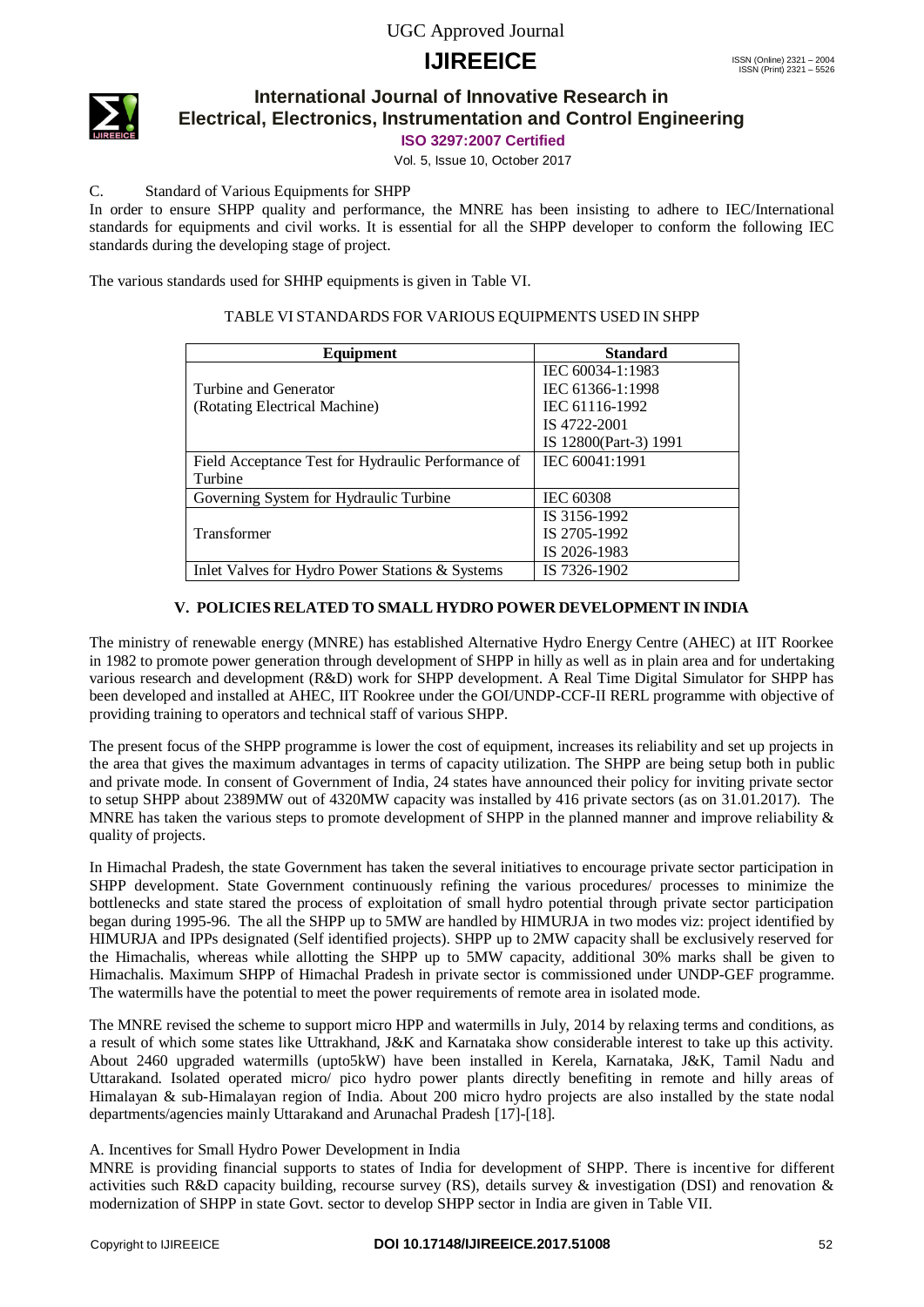# **IJIREEICE ISSN** (Online) 2321 – 2004



### **International Journal of Innovative Research in Electrical, Electronics, Instrumentation and Control Engineering**

#### **ISO 3297:2007 Certified**

Vol. 5, Issue 10, October 2017

#### TABLE VII INCENTIVES/SUBSIDIES SCHEMES TO DEVELOP SMALL HYDRO POWER

| <b>Type of Activities</b> | <b>States</b>                    | <b>Capacity of SHPP</b> | <b>Incentives</b>            |
|---------------------------|----------------------------------|-------------------------|------------------------------|
| DSI & Preparation of      | All States                       | Up to 1MW               | Rs. 6.001akh                 |
| <b>DPR</b>                |                                  | Above 1MW               | Rs. 10.00 lakh               |
|                           | <b>Special Categories States</b> | $100kW - 1000kW$        | Rs. 75,000 per kW            |
|                           | (N.E. States, J&K, H.P. and      | 1MW-25MW                | Rs.7.5 Crores/MW limited to  |
| New SHPP in State         | Uttarakhand)                     |                         | Rs. 20.00 Crore per SHPP     |
| Govt. Sector              | <b>Others States</b>             | $100kW - 1000kW$        | Rs. 35,000 per kW            |
|                           |                                  | 1MW-25MW                | Rs. 3.5 Crores/MW limited to |
|                           |                                  |                         | Rs. 20 Crore per SHPP        |
|                           | <b>Special Categories States</b> |                         | Rs. 1.5 Crores/MW limited to |
|                           | (N.E. States, J&K, H.P. and      |                         | Rs. 5.00 Crore per SHPP      |
| New SHPP in               | Uttarakhand)                     | $0.1$ MW-25MW           |                              |
| Private/Co-operative      | <b>Others States</b>             |                         | Rs. 1.00 Crores/MW limited   |
| Mode                      |                                  |                         | to Rs. 5.00 crore per SHPP   |
| Renovation &              | All States                       | Up to 1000kW            | Rs. 10,000 per kW            |
| modernization of old      |                                  | Above 1MW-              | Rs. 1.00 Crore/MW limited to |
| SHPP in Public Sector     |                                  | 25MW                    | Rs. 10.00 Crore per SHPP     |

#### **VI. CONCLUSION**

Harnessing of renewable energy sources is essential to meet the ever increasing electricity demand and also to minimize the impact on environment by reducing the use of conventional sources of energy. Among various renewable energy sources, small hydro power plants play a crucial role in meeting power requirements of people living in remote mountainous regions in isolated mode. This paper has highlighted the various technical aspects of small hydropower plants. An overview of the small hydro power potential and its harnessing in India has been presented in this paper. The various policies and agencies enacted by Govt. of India to boost the small hydro power sector have been presented in this paper and as per these policies, Govt. of India along with various state governments are providing lot of incentives to boost the harnessing of vast small hydro power potential available across the country.

#### **REFERENCES**

- [1] World Energy Outlook 2016 Executive Summary, 2016.
- [2] Ministry of New and Renewable Energy- Annual Report 2015-16.
- [3] H.S. Sachdev, N. Kumar, and A. K. Akella, "Analysis and evaluation of Small Hydro Power Plants: A Bibliographical Survey," Renewable and Sustainable Energy, Vol.51, pp.1013-1022, November, 2015.
- [4] Carmen L.T. Borges and Roberto J. Pinto, "Small hydro power plants energy availability modeling for generation reliability evaluation," IEEE transaction on power system, Vol. 23,No.3, pp 1125-1135, August 2008.
- [5] Umesh C. Rathore, Ved Prakash Verma, Vikas Kashyap, "Feasibility Study of Hybrid Power Generation using Renewable Energy Resources in Tribal Mountainous Region of Himachal Pradesh" in proceeding of 3rd International Conference on Advancements in Engineering & Technology (ICAET-2015), pp.638-642, April, 2015.
- [6] S. P. Adhau, R. M. Moharil and P. G. Adhau, "Estimation of Micro Hydro Power Plant Capacity From Potential Sites" IEEE International Conference on Power Electronics, Drives and Energy Systems, Bengaluru, India, December 2012.
- [7] Roshni Bhoi and Dr. S.M. Ali, "Potential of Hydro Power Plant in India and its Impact on Environment" International Journal of Engineering Trends and Technology (IJETT), Vol. 10, No. 3, pp.114-119, April 2014.
- [8] Priyabrata Adhikary, Susmita Kundu, Pankaj Kr Roy and Asis Mazumdar ,"Fuzzy Logic based user friendly Pico-Hydro Power generation for decentralized rural electrification" International Journal of Engineering Trends and Technology, Vol.4 No.4,pp. 507-5011, 2013.
- [9] G.R.C.B.Gamlath, A. Arulampalam and I.H.D.Sumanaratne, "Electrical Systems of a Grid Connected 2MW Mini Hydro Power Project at Siripagama" International Conference on Small Hydropower - Hydro Sri Lanka, pp.1-9, October 2007.
- [10] U. C. Rathore and S. Singh, "Performance evaluation of 3-phase self-excited induction generator for remote mountainous region of Himalayas," in Proc. IEEE International Conference on Control, Instrumentation, Energy & Communication (CIEC), University of Calcutta, India, pp. 421- 425, January 2014.
- [11] U. C. Rathore and S. Singh, "Isolated 3-phase self-excited induction generator in pico-hydro power plant using water pump load in mountainous region of Himalayas," in Proc. 2014 IEEE Global Humanitarian Technology Conference - South Asia Satellite (GHTC-SAS), pp. 40-44, 2014
- [12] U. C. Rathore and S. Singh, "Control Topologies for 3-Phase SEIG used in Small Hydro Power Plant Feeding Isolated Domestic Load in Remote Mountainous Region," in Proc.  $5<sup>th</sup>$  International Conference on Advancements in Engineering & Technology (ICAET-2017), Bhai Gurdas Institute of Engineering & Technology Sangrur, Punjab, India, , pp. 1-5, March 2017.
- [13] Vineesh V, A .and Immanuel Selvakumar, "Design of Micro Hydel Power Plant" IJEAT, Vol. 2, No.2, pp. 136-140, December 2012
- [14] C.Jaliu, I. Visa, D. Diaconescu, R. Saulescu and M. Neagoe, "Dynamic Model of a Small Hydropower Plant," Optimization of Electrical and Electronic Equipment, IEEE trans. Pp: 1217-1223, 2010
- [15] Louis N. Hannett and B. Fardanesh, "Filed test to validate Hydro Turbine Governing Model structure and parameter,"IEEE Trans. On Power System, Vol.9, No 4, pp. 1744-1751, November 1994.